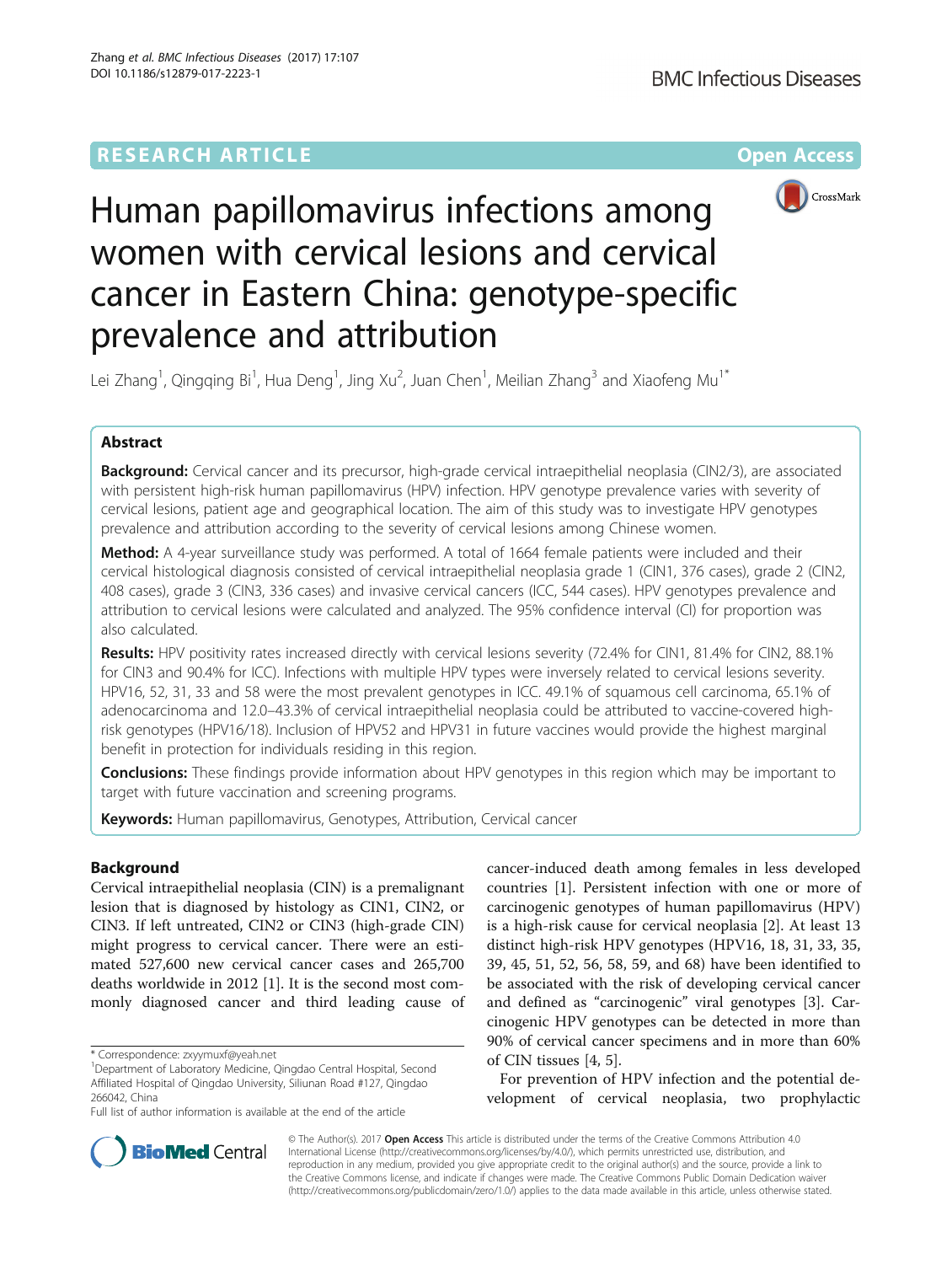vaccines (Cervarix by GlaxoSmithKline and Gardasil by Merck Sharp and Dohme) are currently available. These two HPV vaccines potentially provide protection against two most common HPV genotypes, HPV16 and 18, which cause approximately 70% of invasive cervical cancers worldwide [\[6](#page-7-0)]. However, prevalence of the other carcinogenic HPV genotypes varies markedly by geographic region [[5, 7](#page-7-0)]. In East Asia, HPV52 and 58 are more prevalent compared to worldwide [\[8](#page-7-0)]. Therefore, knowledge of the regional prevalence of HPV genotypes is essential for the development of effective vaccination as well as preventative screening strategies against cervical cancer.

A recent study performed by our group reported the HPV prevalence among female outpatients from Qingdao [[9\]](#page-7-0), which is a major city located in eastern China with a population of over nine million where prophylactic vaccines against HPV are currently not available. In the present study, we investigated the prevalence and attribution of HPV genotypes to cervical intraepithelial neoplasia and invasive cancer among women from this region.

### Methods

### Study subjects and specimen collection

From January 2012 to December 2015, women who visited gynecologists or oncologists seeking for further management of abnormal cervical cytology results in Qingdao Central Hospital and Qingdao Cancer Hospital, a tertiary hospital attached to Qingdao University with 1600 beds and a tertiary hospital specializing in oncology, were enrolled with informed consents. A participant was eligible if she (a) was sexually active, (b) was a gynecological patient, (c) was no previously miscarriage nor presently pregnant, (d) had not undergone a total hysterectomy, and (e) agreed to receive HPV genotyping and cervical histopathology evaluation. A cervical scrape sample was collected for HPV genotyping. Biopsyconfirmed histopathologic findings were used to define the status of cervical neoplasia. All biopsy samples were taken by a gynecologist according to guidelines from International Agency for Research on Cancer, WHO [[10\]](#page-7-0). All procedures of this study were approved by Research Ethics Boards at Qingdao Central Hospital Affiliated to Qingdao University (Ethics 2013 No. 023), in accordance with the ethical standards of the Declaration of Helsinki.

### HPV genotyping and cervical histopathology

Cervical scrape samples were stored in a specimen transport medium. DNA extraction, amplification and hybridization were performed using an HPV genotyping kit (Yaneng Biotech, Shenzhen, China) according to the manufacturer's instructions. The HPV DNA chip in the kit contained 23 type-specific probes that recognize 18 high-risk (16, 18, 31, 33, 35, 39, 45, 51, 52, 53, 56, 58, 59, 66, 68, 73, 82 and 83) and 5 low-risk HPV genotypes (6, 11, 42, 43 and 81). PCR amplifications were performed in a T100 Thermal Cycler (Bio-Rad, USA) with the following parameters: enzyme activation at 50 ° C for 15 min, initial denaturation at 95 ° C for 10 min, followed by 10 cycles of 94 ° C for 10 s, 42 ° C for 90 s and 72 ° C for 30 s, followed by 30 cycles of 94 ° C for 10 s, 46 ° C for 60 s and 72 ° C for 20 s, ending with a final extension at 72 ° C for 5 min. The PCR product (25 μl) was denatured at 95 °C for 10 min and immediately chilled on ice. Then, the HPV DNA hybridization reaction was performed on an automatic analyzer according to the manufacturer's instructions. The hybridization procedure was presented in Additional file [1](#page-7-0): Figure S1. The final results were obtained by colorimetric change on the chip under direct visualization. HPV negative and positive controls, provided in the kit, were simultaneously detected in every test.

The biopsy specimens obtained from the subjects were fixed by formalin, embedded in paraffin and stained with hematoxylin-eosin for histopathology in the pathology laboratory at Qingdao Central Hospital. Cervical histological diagnosis of the specimens was reported only when three different pathologists, from Qingdao Central Hospital and Qingdao Cancer Hospital, agreed with each other. Pathology results were classified into cervical intraepithelial neoplasia grade 1 (CIN1), CIN grade 2 (CIN2), CIN grade 3 (CIN3) and invasive cervical cancer (ICC) according to cervical lesions classification criteria [\[11\]](#page-7-0).

#### Statistical analysis

Frequencies of clinical data were calculated. The prevalence and attribution rates of HPV genotypes were calculated according to a previous method [\[8\]](#page-7-0). Crude prevalence was estimated by analyzing all studied cases as the denominator for every disease grade. The relative distribution for each disease grade was calculated only using the HPV positive samples as the denominator. The attribution of an HPV genotype to certain disease grade was calculated as follows: (percentage of samples with singletype infection) + (percentage of samples with multipletype infection multiplied by attribution factor). The "attribution factor" for each HPV genotype was calculated based on the formula "number of samples with single-type infection of the HPV genotype concerned divided by the number of samples with single-type infection of any HPV genotype in that disease category". The 95% confidence interval (CI) for proportion was calculated by the Wilson score method [\[12\]](#page-7-0). Differences in HPV positivity rates and proportions of multiple-type HPV infections between disease categories were assessed by Pearson's  $\chi^2$  test and  $p <$ 0.05 was considered significant.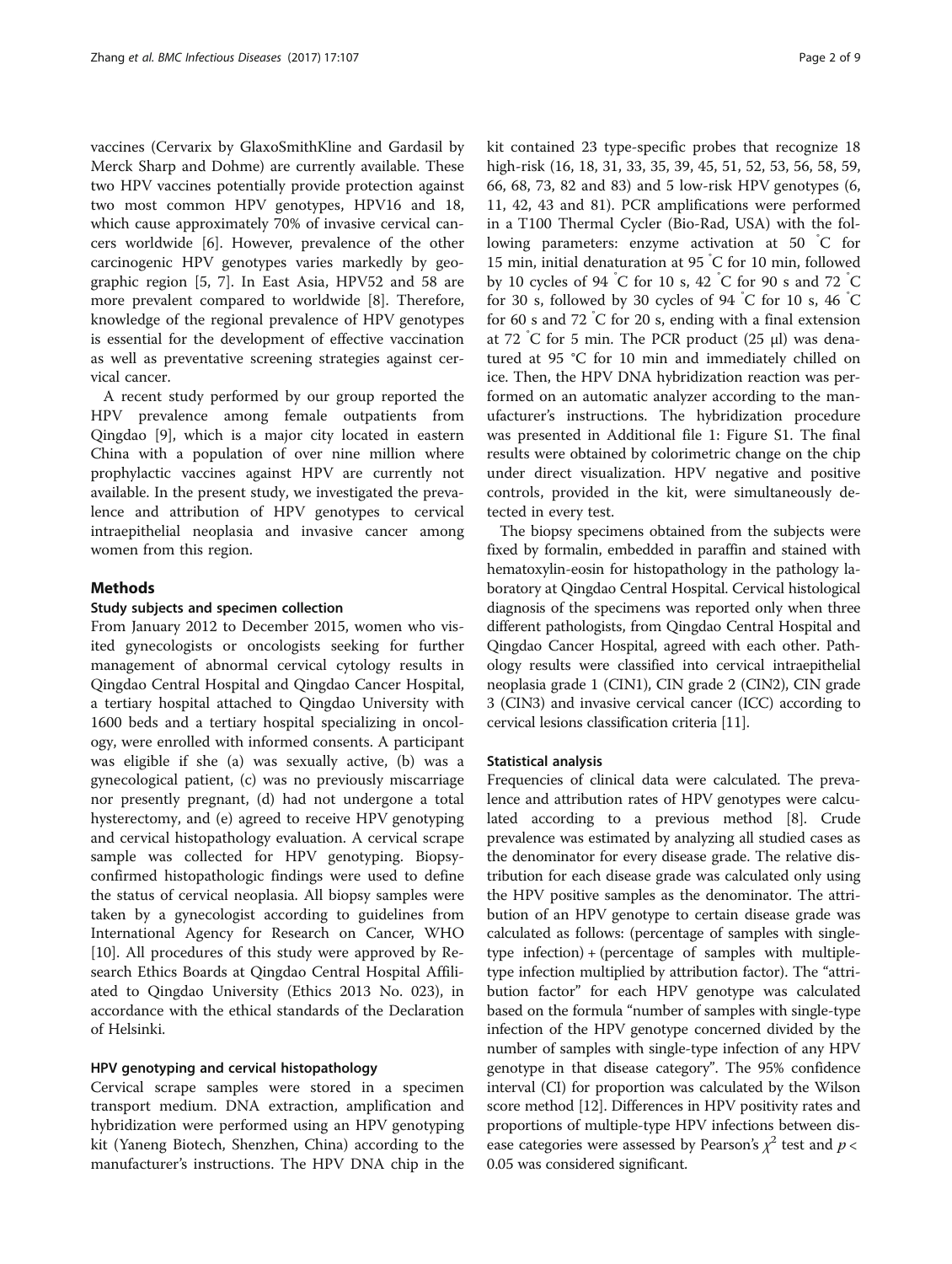| Cervical Pathology status<br>(total no. diagnosed) | HPV positive rate<br>no. (%) | Single-type infection<br>no. (%) | Multiple-type infection no. (%) |          |                                                                  |  |  |  |  |
|----------------------------------------------------|------------------------------|----------------------------------|---------------------------------|----------|------------------------------------------------------------------|--|--|--|--|
|                                                    |                              |                                  |                                 |          | Two HPV genotypes Three HPV genotypes Four or more HPV genotypes |  |  |  |  |
| Cervical intraepithelial neoplasia (CIN)           |                              |                                  |                                 |          |                                                                  |  |  |  |  |
| CIN grade 1 (376)                                  | 272 (72.4)                   | 156 (41.5)                       | 68 (18.1)                       | 36(9.6)  | 12(3.2)                                                          |  |  |  |  |
| CIN grade 2 (408)                                  | 332 (81.4)                   | 208 (51.0)                       | 80 (19.6)                       | 24 (5.9) | 20(4.9)                                                          |  |  |  |  |
| CIN grade 3 (336)                                  | 296 (88.1)                   | 236 (70.2)                       | 40 (11.9)                       | 20(6.0)  | $\mathbf 0$                                                      |  |  |  |  |
| Invasive cervical cancer                           |                              |                                  |                                 |          |                                                                  |  |  |  |  |
| Squamous cell carcinoma (440)                      | 416 (94.5)                   | 348 (79.1)                       | 60 (13.6)                       | 8(1.8)   | $\mathbf 0$                                                      |  |  |  |  |
| Adenocarcinoma (104)                               | 76 (73.1)                    | 68 (65.4)                        | 8(7.7)                          | 0        | $\mathbf 0$                                                      |  |  |  |  |

<span id="page-2-0"></span>Table 1 HPV infection according to cervical pathology status

### Results

### HPV infection according to cervical pathology status

According to the inclusive criteria, a total of 1664 women received HPV genotyping and cervical histopathology evaluation. Their cervical pathology status were as follows: 376 cases of CIN1, 408 cases of CIN2, 336 cases of CIN3, 440 cases of squamous cell carcinoma (SCC) and 104 cases of adenocarcinoma. HPV positivity rates and the proportion of singleand multiple-type infection for each cervical pathology status are presented in Table 1. HPV positivity rates of CIN1, CIN2, CIN3 and SCC samples were 72.4, 81.4, 88.1 and 94.5%, respectively, which increased directly with severity of cervical lesions. Further, the HPV positivity rate of CIN1 group was significantly lower than that of invasive cervical cancer group  $(p = 6.36 \times 10^{-13})$ . The HPV positivity rate of adenocarcinoma group was significantly lower than squamous cell carcinoma group ( $p = 2.13 \times 10^{-11}$ ). In addition, patients with lower grade cervical lesions (CIN1, 42.6%) displayed a higher frequency of multiple-type HPV infections compared with those suffering from higher grade cervical lesions (CIN2 and CIN3, 29.3%,  $p = 9.59 \times 10^{-5}$ ) and invasive cancers (15.4%,  $p = 1.05 \times 10^{-16}$ ).

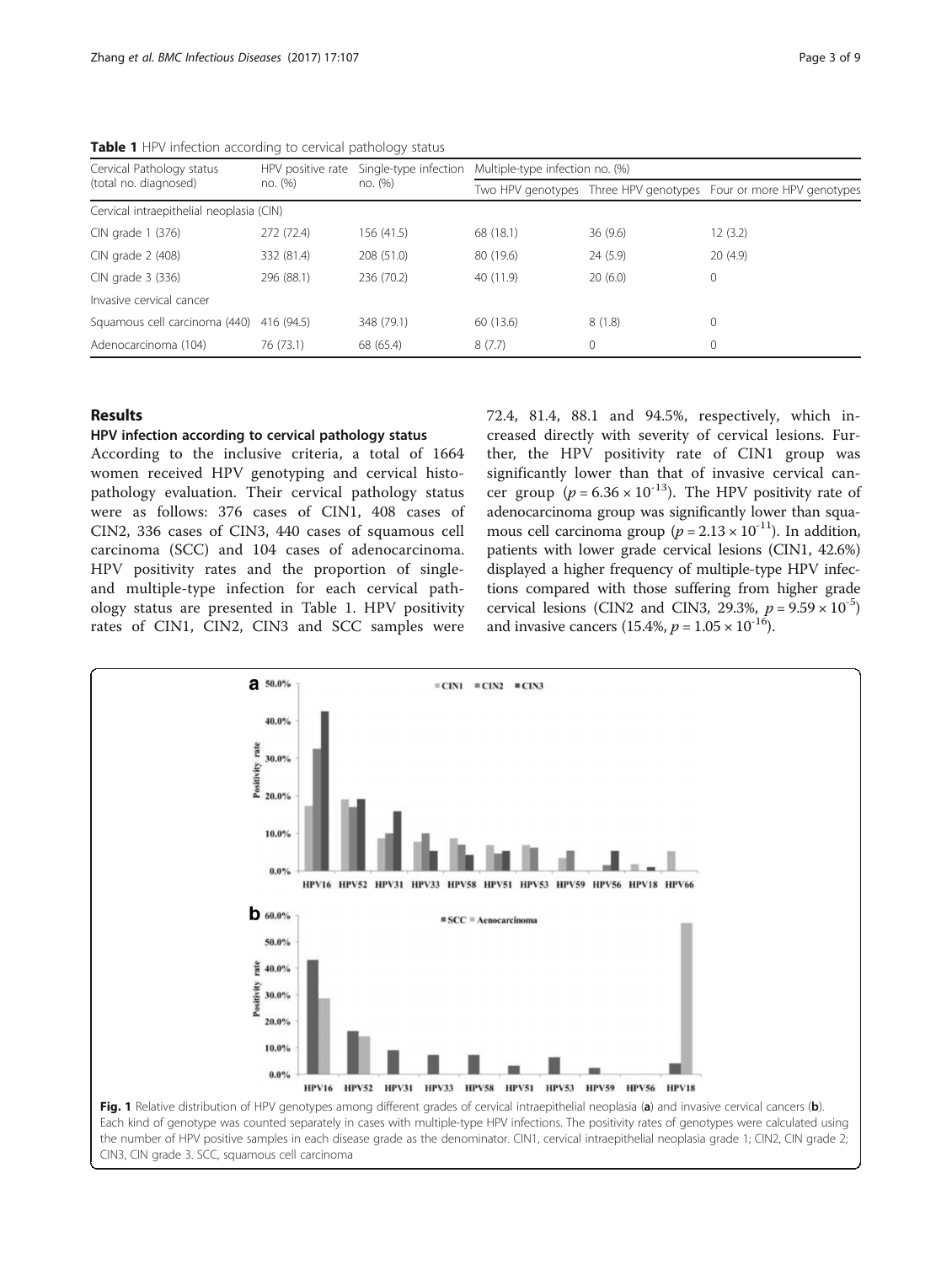| <b>HPV</b><br>Geno-types |             | Crude prevalence and attribution in % (95% confidence interval) |                       |                     |                      |                   |  |  |  |
|--------------------------|-------------|-----------------------------------------------------------------|-----------------------|---------------------|----------------------|-------------------|--|--|--|
|                          |             | Squamous cell carcinoma (440)                                   | Adeno-carcinoma (104) | CIN3 (336)          | CIN2 (408)           | CIN1 (376)        |  |  |  |
| HPV16                    | Prevalence  | 48.2 (43.5-52.8)                                                | 23.1 (16.0-32.0)      | 47.6 (42.3-53.0)    | 41.2 (36.5-46.0)     | 21.3 (17.4-25.7)  |  |  |  |
|                          | Attribution | 44.6 (40.0-49.3)                                                | 20.3 (13.7-29.0)      | 43.3 (38.1-48.6)    | 30.7 (26.4-35.4)     | $9.9(7.3-13.3)$   |  |  |  |
| HPV52                    | Prevalence  | 18.2 (14.9-22.1)                                                | $11.5(6.7-19.1)$      | 21.4 (17.4-26.1)    | 21.6 (17.9-25.8)     | 23.4 (19.4-27.9)  |  |  |  |
|                          | Attribution | 15.2 (12.1-18.8)                                                | $4.2$ $(1.7-10.0)$    | $11.1 (8.2 - 14.9)$ | 14.1 (11.0-17.8)     | 18.8 (15.2-23.1)  |  |  |  |
| HPV31                    | Prevalence  | $10.0(7.5-13.2)$                                                | $0.0 (0.0 - 3.6)$     | $17.9(14.1 - 22.3)$ | 12.7 (9.9-16.3)      | 10.6 (7.9-14.2)   |  |  |  |
|                          | Attribution | $3.9(2.4-6.1)$                                                  | $0.0 (0.0 - 3.6)$     | $10.6$ $(7.8-14.4)$ | $8.6(6.2 - 11.7)$    | $3.8(2.3-6.2)$    |  |  |  |
| HPV33                    | Prevalence  | $8.2$ (6.0-11.1)                                                | $0.0 (0.0 - 3.6)$     | $6.0$ $(3.9 - 9.0)$ | $12.7(9.9-16.3)$     | $9.6(7.0-13.0)$   |  |  |  |
|                          | Attribution | $1.1(0.5-2.6)$                                                  | $0.0 (0.0 - 3.6)$     | $3.7(2.2 - 6.3)$    | $2.4(1.3-4.4)$       | $5.9(3.9-8.7)$    |  |  |  |
| HPV58                    | Prevalence  | $8.2(6.0 - 11.1)$                                               | $0.0(0.0-3.6)$        | $4.8$ $(3.0 - 7.6)$ | $8.8(6.4-12.0)$      | 10.6 (7.9-14.2)   |  |  |  |
|                          | Attribution | $3.8(2.4 - 6.0)$                                                | $0.0 (0.0 - 3.6)$     | $3.7(2.1-6.2)$      | $3.2(1.9-5.4)$       | $3.8(2.3-6.2)$    |  |  |  |
| HPV51                    | Prevalence  | $3.6(2.3-5.8)$                                                  | $0.0$ $(0.0-3.6)$     | $6.0$ $(3.9 - 9.0)$ | $5.9(4.0 - 8.6)$     | $8.5(6.1 - 11.8)$ |  |  |  |
|                          | Attribution | $2.7(1.6-4.7)$                                                  | $0.0 (0.0 - 3.6)$     | $0.0$ $(0.0-1.1)$   | $0.0(0.0-0.9)$       | $0.0 (0.0 - 1.0)$ |  |  |  |
| HPV53                    | Prevalence  | $7.3$ $(5.2 - 10.1)$                                            | $0.0 (0.0 - 3.6)$     | $0.0(0.0-1.1)$      | $7.8$ $(5.6 - 10.9)$ | $8.5(6.1 - 11.8)$ |  |  |  |
|                          | Attribution | $5.6$ $(3.8-8.2)$                                               | $0.0 (0.0 - 3.6)$     | $0.0(0.0-1.1)$      | $4.2$ (2.6–6.6)      | $0.0 (0.0 - 1.0)$ |  |  |  |
| HPV59                    | Prevalence  | $2.7(1.6-4.7)$                                                  | $0.0 (0.0 - 3.6)$     | $0.0$ $(0.0-1.1)$   | $6.9(4.8-9.7)$       | $4.3$ $(2.6-6.8)$ |  |  |  |
|                          | Attribution | $2.7(1.5-4.7)$                                                  | $0.0 (0.0 - 3.6)$     | $0.0$ $(0.0-1.1)$   | $0.0(0.0-0.9)$       | $3.3(1.9-5.6)$    |  |  |  |
| HPV56                    | Prevalence  | $0.0(0.0-0.9)$                                                  | $0.0 (0.0 - 3.6)$     | $6.0$ $(3.9 - 9.0)$ | $2.0(1.0-3.8)$       | $0.0(0.0-1.0)$    |  |  |  |
|                          | Attribution | $0.0(0.0-0.9)$                                                  | $0.0 (0.0 - 3.6)$     | $6.0$ $(3.9-9.1)$   | $0.0(0.0-0.9)$       | $0.0(0.0-1.0)$    |  |  |  |
| HPV35                    | Prevalence  | $0.9(0.4-2.3)$                                                  | $0.0$ $(0.0-3.6)$     | $0.0$ $(0.0-1.1)$   | $0.0(0.0-0.9)$       | $6.4$ $(4.3-9.3)$ |  |  |  |
|                          | Attribution | $0.0(0.0-0.9)$                                                  | $0.0 (0.0 - 3.6)$     | $0.0$ $(0.0-1.1)$   | $0.0(0.0-0.9)$       | $0.0 (0.0 - 1.0)$ |  |  |  |
| HPV18                    | Prevalence  | $4.5(3.0-6.9)$                                                  | 46.2 (36.9-55.7)      | $1.2(0.5-3.0)$      | $0.0(0.0-0.9)$       | $2.1(1.1-4.1)$    |  |  |  |
|                          | Attribution | $4.5(2.9-6.9)$                                                  | 44.8 (35.6-54.3)      | $0.0(0.0-1.1)$      | $0.0(0.0-0.9)$       | $2.1(1.1-4.1)$    |  |  |  |
| HPV45                    | Prevalence  | $0.0(0.0-0.9)$                                                  | $0.0(0.0-3.6)$        | $0.0 (0.0 - 1.1)$   | $2.0(1.0-3.8)$       | $0.0 (0.0 - 1.0)$ |  |  |  |
|                          | Attribution | $0.0(0.0-0.9)$                                                  | $0.0 (0.0 - 3.6)$     | $0.0 (0.0 - 1.1)$   | $0.0(0.0-0.9)$       | $0.0 (0.0 - 1.0)$ |  |  |  |
| HPV68                    | Prevalence  | $0.0(0.0-0.9)$                                                  | $0.0 (0.0 - 3.6)$     | $0.0$ $(0.0-1.1)$   | $0.0(0.0-0.9)$       | $4.3$ $(2.6-6.8)$ |  |  |  |
|                          | Attribution | $0.0(0.0-0.9)$                                                  | $0.0 (0.0 - 3.6)$     | $0.0(0.0-1.1)$      | $0.0(0.0-0.9)$       | $0.0 (0.0 - 1.0)$ |  |  |  |
| HPV73                    | Prevalence  | $0.0(0.0-0.9)$                                                  | $0.0 (0.0 - 3.6)$     | $1.2(0.5-3.0)$      | $0.0(0.0-0.9)$       | $0.0(0.0-1.0)$    |  |  |  |
|                          | Attribution | $0.0(0.0-0.9)$                                                  | $0.0$ $(0.0-3.6)$     | $0.0$ $(0.0-1.1)$   | $0.0(0.0-0.9)$       | $0.0 (0.0 - 1.0)$ |  |  |  |
| HPV82                    | Prevalence  | $0.0(0.0-0.9)$                                                  | $0.0 (0.0 - 3.6)$     | $0.0$ $(0.0-1.1)$   | $4.9(3.2 - 7.4)$     | $3.2(1.8-5.5)$    |  |  |  |
|                          | Attribution | $0.0(0.0-0.9)$                                                  | $0.0(0.0-3.6)$        | $0.0(0.0-1.1)$      | $0.0(0.0-0.9)$       | $0.0(0.0-1.0)$    |  |  |  |
| HPV66                    | Prevalence  | $0.0(0.0-0.9)$                                                  | $0.0$ $(0.0-3.6)$     | $0.0$ $(0.0-1.1)$   | $0.0 (0.0 - 0.9)$    | $6.4$ $(4.3-9.3)$ |  |  |  |
|                          | Attribution | $0.0$ $(0.0-0.9)$                                               | $0.0 (0.0 - 3.6)$     | $0.0 (0.0 - 1.1)$   | $0.0(0.0-0.9)$       | $1.2(0.5-2.9)$    |  |  |  |
| HPV39                    | Prevalence  | $0.0(0.0-0.9)$                                                  | $0.0 (0.0 - 3.6)$     | $0.0 (0.0 - 1.1)$   | $0.0 (0.0 - 0.9)$    | $2.1(1.1-4.1)$    |  |  |  |
|                          | Attribution | $0.0(0.0-0.9)$                                                  | $0.0 (0.0 - 3.6)$     | $0.0 (0.0 - 1.1)$   | $0.0(0.0-0.9)$       | $0.0(0.0-1.0)$    |  |  |  |
| HPV83                    | Prevalence  | $0.0(0.0-0.9)$                                                  | $0.0 (0.0 - 3.6)$     | $0.0 (0.0 - 1.1)$   | $0.0(0.0-0.9)$       | $0.0 (0.0 - 1.0)$ |  |  |  |
|                          | Attribution | $0.0(0.0-0.9)$                                                  | $0.0 (0.0 - 3.6)$     | $0.0 (0.0 - 1.1)$   | $0.0(0.0-0.9)$       | $0.0 (0.0 - 1.0)$ |  |  |  |
| HPV81                    | Prevalence  | $0.0(0.0-0.9)$                                                  | $0.0$ $(0.0-3.6)$     | $0.0 (0.0 - 1.1)$   | $0.0(0.0-0.9)$       | $1.1(0.4-2.7)$    |  |  |  |
|                          | Attribution | $0.0(0.0-0.9)$                                                  | $0.0 (0.0 - 3.6)$     | $0.0 (0.0 - 1.1)$   | $0.0(0.0-0.9)$       | $0.0 (0.0 - 1.0)$ |  |  |  |
| HPV6                     | Prevalence  | $0.0(0.0-0.9)$                                                  | $0.0$ $(0.0-3.6)$     | $0.0$ $(0.0-1.1)$   | $0.0(0.0-0.9)$       | $0.0 (0.0 - 1.0)$ |  |  |  |
|                          | Attribution | $0.0(0.0-0.9)$                                                  | $0.0 (0.0 - 3.6)$     | $0.0 (0.0 - 1.1)$   | $0.0(0.0-0.9)$       | $0.0 (0.0 - 1.0)$ |  |  |  |
| HPV43                    | Prevalence  | $0.0(0.0-0.9)$                                                  | $0.0 (0.0 - 3.6)$     | $0.0$ $(0.0-1.1)$   | $0.0(0.0-0.9)$       | $0.0(0.0-1.0)$    |  |  |  |
|                          | Attribution | $0.0(0.0-0.9)$                                                  | $0.0 (0.0 - 3.6)$     | $0.0 (0.0 - 1.1)$   | $0.0(0.0-0.9)$       | $0.0 (0.0 - 1.0)$ |  |  |  |
| HPV11                    | Prevalence  | $0.0(0.0-0.9)$                                                  | $0.0 (0.0 - 3.6)$     | $0.0 (0.0 - 1.1)$   | $0.0(0.0-0.9)$       | $0.0 (0.0 - 1.0)$ |  |  |  |
|                          | Attribution | $0.0(0.0-0.9)$                                                  | $0.0 (0.0 - 3.6)$     | $0.0 (0.0 - 1.1)$   | $0.0 (0.0 - 0.9)$    | $0.0 (0.0 - 1.0)$ |  |  |  |

<span id="page-3-0"></span>Table 2 Prevalence and attribution of all HPV genotypes according to cervical pathology status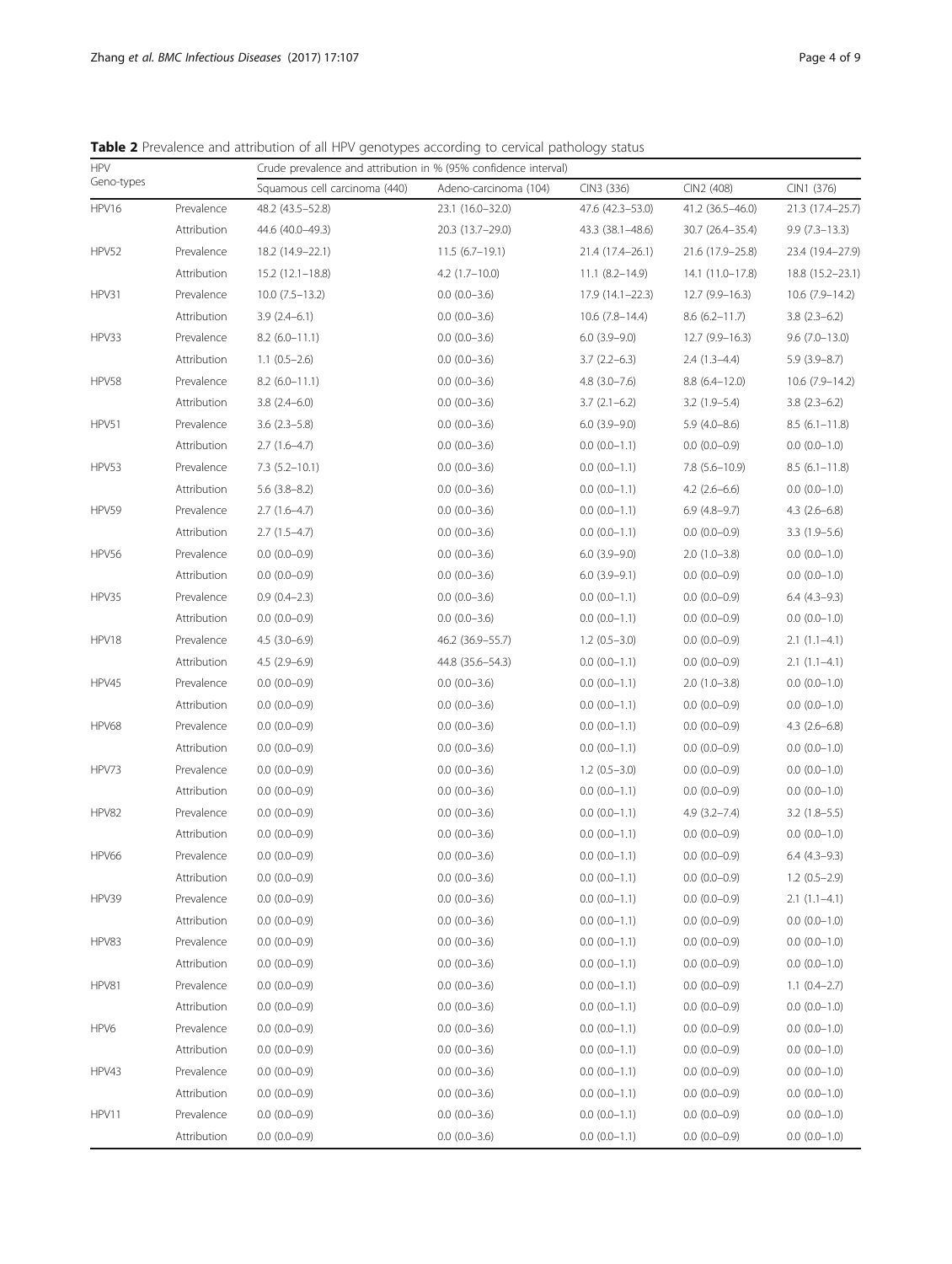### Relative distribution of HPV genotypes according to cervical pathology status

Detailed HPV genotypes distribution according to the severity of cervical lesions was also investigated. Each kind of genotype was counted separately in cases with multiple-type HPV infections. As shown in Fig. [1,](#page-2-0) distribution of the 11 most frequent genotypes in this study was presented. Top five most frequent genotypes among high-grade cervical lesions (both CIN2 and CIN3) were HPV16 (336/37.7%), HPV52 (160/17.9%), HPV31 (112/ 12.6%), HPV33 (72/8.1%) and HPV58 (52/5.8%). In contrast, the genotypes distribution was shown to be different in CIN1, where HPV52 was the most frequent genotype detected (88/19.1%), followed by HPV16 (80/ 17.4%) and HPV58 (40/8.7%) (Fig.[1a](#page-2-0)). As shown in Fig[.1b](#page-2-0), among squamous cell carcinoma cases, HPV16 was the most common genotype (212/43.1%), followed by HPV52 (80/16.3%), HPV31 (44/8.9%) and HPV58 (36/7.3%). As for adenocarcinoma, only three kinds of genotypes were detected and HPV18 was the most prevalent type (48/57.1%), followed by HPV16 (24/ 28.6%) and HPV52 (12/14.3%).

### Attribution of HPV genotypes in cervical lesions

The crude prevalence and attribution rates of all HPV genotypes to each cervical pathology status were presented in Table [2](#page-3-0). The majority (44.6%) of squamous cell carcinoma was attributed to HPV16. Subsequently, 15.2,

HPV16 also accounted for the majority of high-grade lesions (CIN3 and CIN2) with attribution rate of 43.3 and 30.7%, respectively. HPV52 was the following genotype, which attributed to 11.1 and 14.1% of CIN3 and CIN2, respectively (Table [2\)](#page-3-0). In contrast, HPV16 was not the most common genotype found in CIN1. Either by crude prevalence rate or attribution rate, HPV52 ranked higher than HPV16 in CIN1.

The cumulative attribution rates of 11 high-risk HPV genotypes to invasive cervical cancer and cervical intraepithelial neoplasia were presented in Figs. 2 and [3](#page-5-0), respectively. The two high-risk types (HPV16 and HPV18) attributed to 49.1% of squamous cell carcinoma (Fig.2a), 65.1% of adenocarcinoma (Fig.2b), 43.3% of CIN3 (Fig[.3a\)](#page-5-0), 30.7% of CIN2 (Fig.[3b\)](#page-5-0) and 12.0% of CIN1 (Fig[.3c\)](#page-5-0) cases. The subsequent genotype, HPV52, brought the biggest marginal increase with 15.2% for squamous cell carcinoma (Fig.2a), 11.1% for CIN3, 14.1% for CIN2 and 18.8% for CIN1 lesions.

### Age-specific prevalence of cervical lesions and cancers

All 1664 patients involved were classified into five groups according to age  $(≤25, 26-35, 36-45, 46-55,$ 

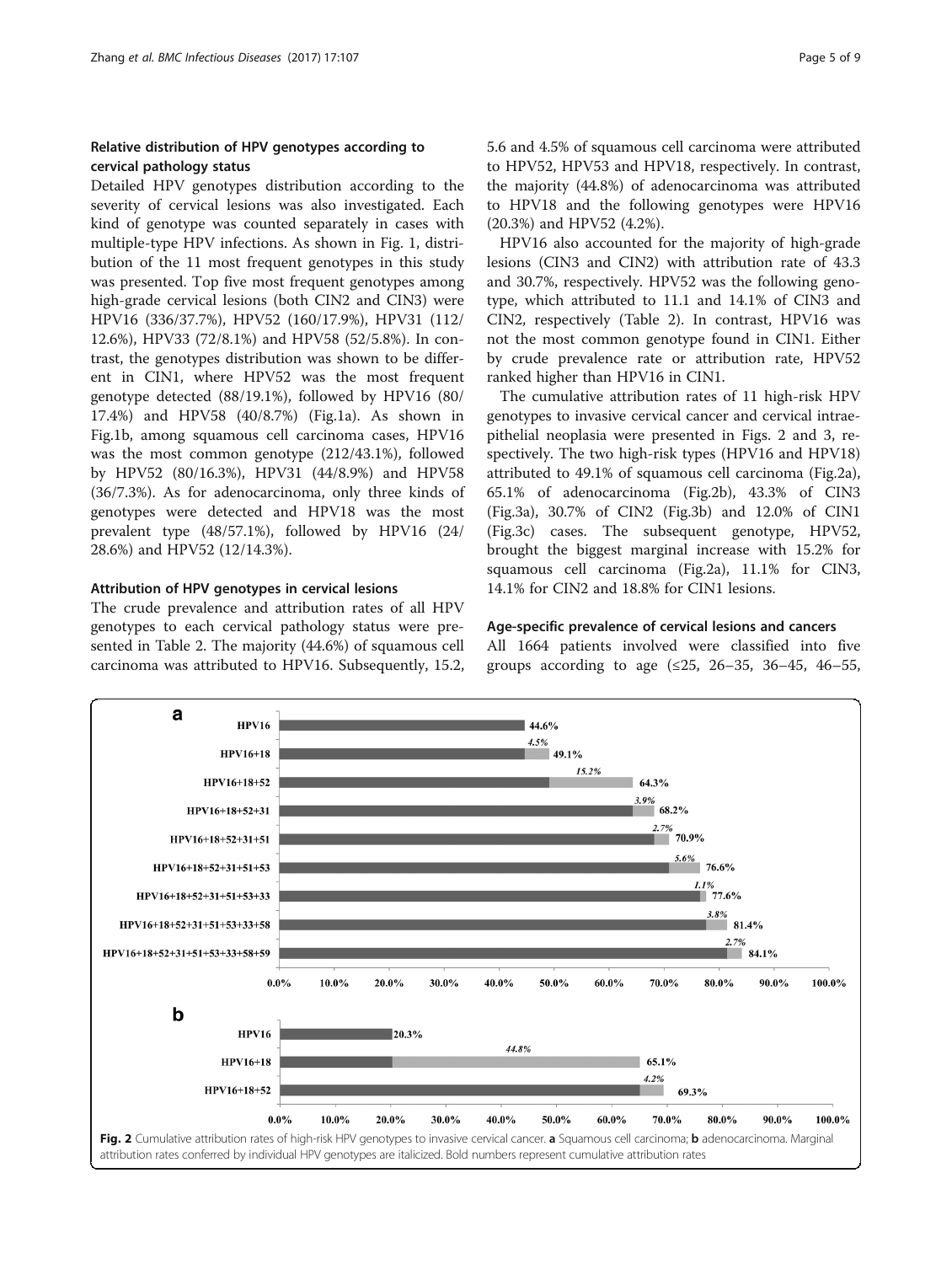

<span id="page-5-0"></span>

≥56) and age-specific prevalence of cervical lesions and cancers was presented in Fig. [4](#page-6-0). As shown in Fig. [4](#page-6-0), 80.8% of the patients with adenocarcinoma and 62.7% with SCC were more than 46 years old. Moreover, 30.6% of the patients with high-grade cervical lesions (CIN2 and CIN3) were younger than 35.

### **Discussion**

Data of HPV prevalence and attribution according to cervical pathology status presented in this study may provide guidance for HPV vaccination program and preventative strategies against cervical cancer in this region

of China. Among the involved female patients, HPV positivity rates increase directly with the cervical lesion severity, which is consistent with some previous studies from different regions of China [[8, 13](#page-7-0)–[15\]](#page-7-0). The overall HPV prevalence among ICC patients reaches 90.4% in this study, which is consistent with the worldwide HPV prevalence in cervical cancers, ranging from 86 to 94% [[4, 16](#page-7-0), [17](#page-7-0)]. In this study, single-type HPV infection is more prevalent in high-grade CIN and ICC patients than in low-grade CIN and the single-type HPV positivity rates also increase directly with the cervical lesion severity, which is consistent with a previous study from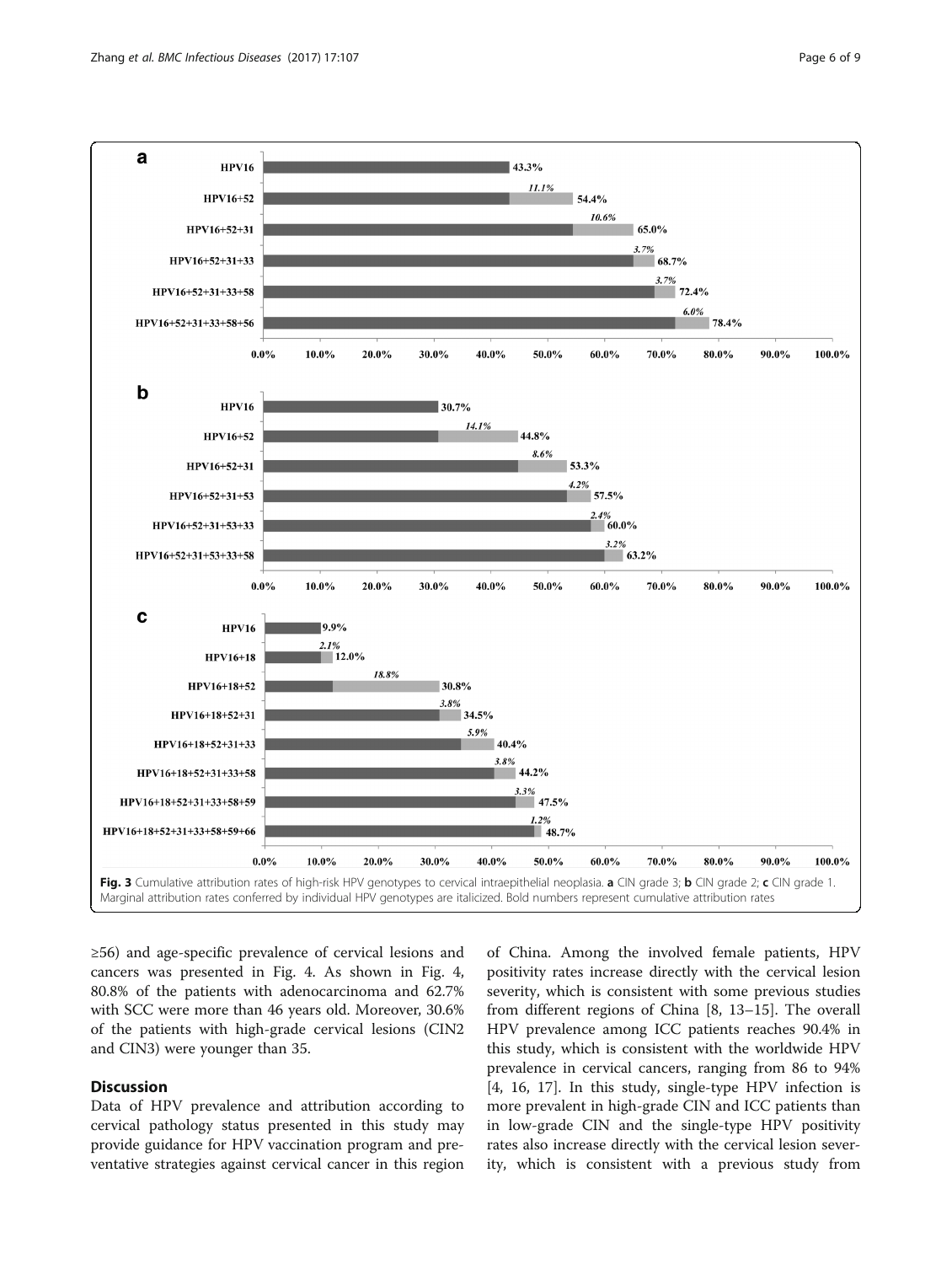<span id="page-6-0"></span>

Beijing, China [\[18](#page-7-0)]. In this study, HPV infections are all high-risk genotypes among the high-grade CIN and ICC patients and the most prevalent genotypes are HPV16, 52, 31, 33 and 58. Another study in China reported that the most common HPV genotypes in high-grade CIN and cervical cancers are HPV16, 58, 31, 52, 33 and HPV16, 33, 18, 52, 58, respectively [[13\]](#page-7-0). A multiplecenter study in Beijing reported that HPV16, 58, 33, 56, and 31 are the most prevalent genotypes in cervical lesions [\[19](#page-7-0)]. It's observed from these results that HPV16, 52, 31, 33, 58, 56 and 18 are prevalent genotypes among women with cervical lesions in China. A worldwide meta-analysis also confirmed that eastern Asia exhibits an HPV genotype distribution pattern distinct from the other areas of the world, a relatively high contribution of HPV52 and 58 to cervical lesions [\[20](#page-7-0)]. In this study, HPV18 was the most prevalent genotype among adenocarcinoma patients. This is in accordance with several studies focusing on cervical adenocarcinoma. HPV18 highly correlated to adenocarcinoma worldwide including China [[21, 22\]](#page-7-0). Furthermore, HPV18, 16 and 45 have been reported to be the most prevalent genotypes in adenocarcinoma worldwide [\[20,](#page-7-0) [23\]](#page-8-0). However, in the present study, the presence of HPV52 instead of HPV45 in adenocarcinoma was observed and consistent with studies in eastern Asia [[8, 20\]](#page-7-0).

In this study, we found a high rate of young women with high grade cervical lesions (CIN2 and CIN3). 30.6% of patients with high-grade cervical lesions were younger than 35. Notably, 5.0% of patients with high-grade cervical lesions were even younger than 25, which is higher than that from a neighboring area of this region (3.4%) [[24\]](#page-8-0). Therefore, for this region, vaccination program and preventative screening strategies against cervical cancer are expected to pay more attention to young women.

Furthermore, an approach adopted from previous studies [\[8](#page-7-0), [25](#page-8-0)], which assumed a fractional attribution of individual HPV genotypes found simultaneously in a lesion, was applied to the current data. It was estimated that the current HPV16/18-based vaccines would protect against 49.1% of squamous cell carcinoma, 65.1% of adenocarcinoma and 12.0–43.3% of CINs. In this region, HPV52 and HPV31 were determined to be the next common types in contributing to squamous cell carcinoma and CINs, which is in accordance with several studies in eastern Asia including China [[20,](#page-7-0) [26](#page-8-0), [27](#page-8-0)]. Therefore, for this region of China, vaccination program and preventative strategies against cervical cancer are expected to pay attention to HPV52, 31, 58 and 33 along with vaccine preventable HPV 16 and 18. The two prophylactic vaccines mentioned, proved to be effective in preventing cervical cancer, are available in many countries worldwide except mainland China. Even if the 2-valent (HPV16 and 18) or 4-valent (HPV6, 11, 16 and 18) is going to be commercial available in mainland China, the demand for vaccines against more particular genotypes is still strong. The newcome 9-valent HPV vaccine may provide more protections against cervical lesions for women in this region of China.

In this present work, the "attribution factor" of each HPV genotype was calculated and cumulative attribution rates of prevalent high-risk HPV genotypes were presented. The 95% confidence interval (CI) for proportion was also calculated. These methods have been rarely used to analyze HPV infections in mainland China before. There are still some limitations in this study. The total number of samples involved in this study is not large. Multi-center study, including over three tertiary hospitals, may be more valuable. In addition, interactions between different HPV genotypes still need further investigation.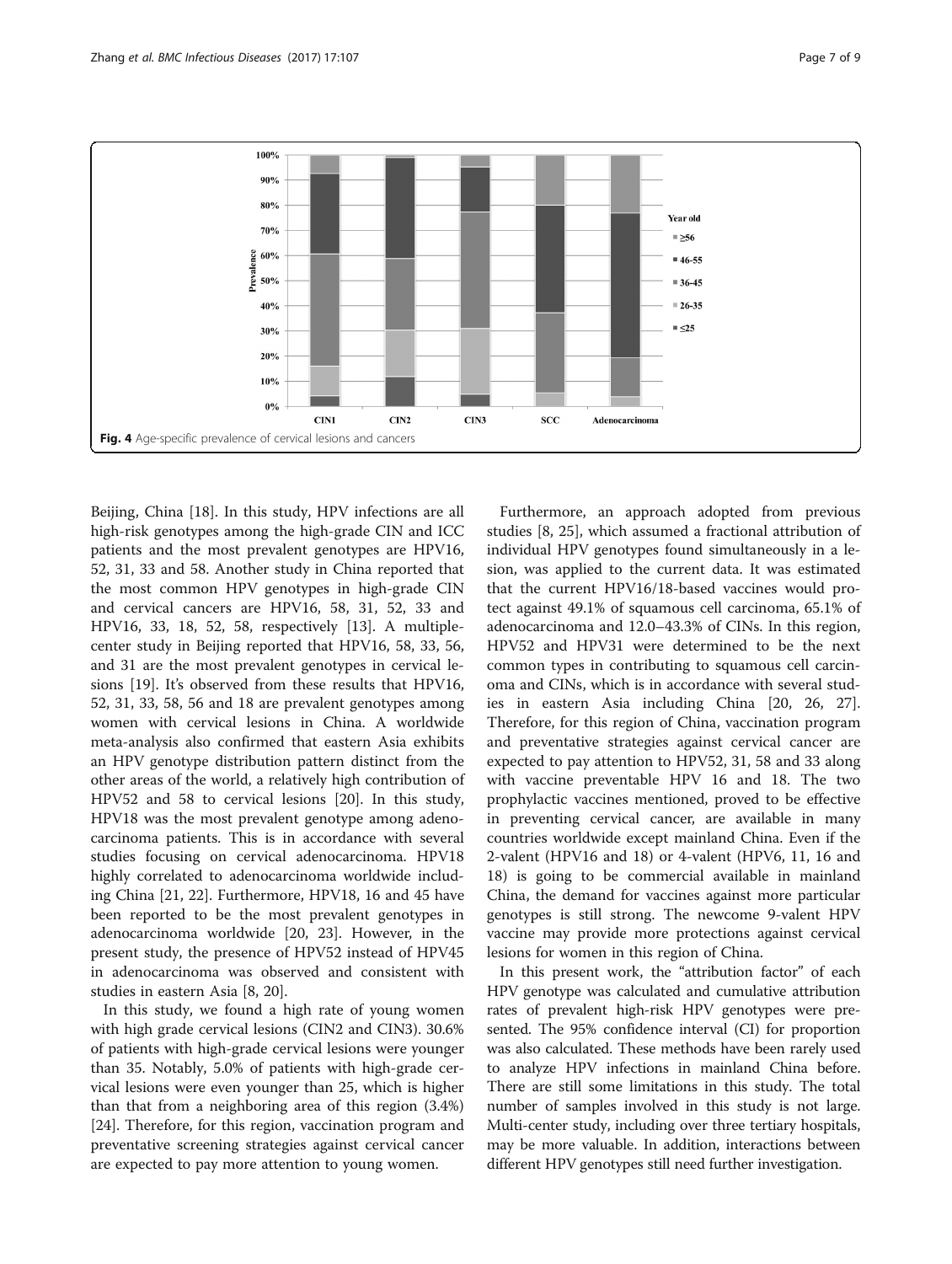### <span id="page-7-0"></span>Conclusions

This study presented HPV genotypes prevalence and attribution data among female patients with cervical lesions in this area, where the planning of HPV vaccination should be taken into account the prevalent genotypes of HPV16, HPV52, HPV31, HPV58 and HPV33. These data added new evidence that eastern Asia, including eastern China, exhibited an HPV genotype distribution pattern distinct from other parts of the world. Our results also could provide necessary reference for formulating a regional HPV-based screening strategy in the future.

### Additional file

[Additional file 1: Figure S1.](dx.doi.org/10.1186/s12879-017-2223-1) Reactions of HPV DNA hybridization, which were performed in an automatic analyzer. (DOC 125 kb)

#### Abbreviations

CIN: Cervical intraepithelial neoplasia; HPV: Human papillomavirus; ICC: Invasive cervical cancer; SCC: Squamous cell carcinoma

#### Acknowledgements

The authors acknowledge all the staff who participated in this work at Qingdao Central Hospital and Qingdao Cancer Hospital. We would like to thank Ms. Feng Yilin for her great help on data processing and statistical analysis. We also thank all the patients who agreed to participate in the study.

#### Funding

This study was supported by key subject grants from Qingdao Central Hospital (2013-ZDXK003). The funder had no role in the study design, data collection and analysis, decision to publish, or preparation of the manuscript.

#### Availability of data and materials

The aggregate data supporting findings contained within this manuscript will be shared upon request submitted to the corresponding author. Identifying patient data will not be shared.

#### Authors' contributions

Conceived and designed the experiments: XM, LZ and QB. Performed the experiments: QB, HD, JX and JC. Analyzed the data: XM, LZ, QB and HD. Wrote the paper: LZ and QB. Manuscript reviewing and English revision: XM and MZ. All authors read and approved the final manuscript.

#### Competing interests

The authors declare that they have no competing interests.

#### Consent for publication

Not applicable.

#### Ethics approval and consent to participate

All procedures of this study were approved by Research Ethics Boards at Qingdao Central Hospital Affiliated to Qingdao University (Ethics 2013 No. 023). The purpose and procedures of the study were explained to all participants and informed verbal consent was obtained.

#### Author details

<sup>1</sup>Department of Laboratory Medicine, Qingdao Central Hospital, Second Affiliated Hospital of Qingdao University, Siliunan Road #127, Qingdao 266042, China. <sup>2</sup>Department of Pathology, Qingdao Central Hospital, Qingdao, China. <sup>3</sup>Clinical Laboratory, Qingdao Cancer Hospital, Qingdao, China.

### Received: 22 November 2016 Accepted: 25 January 2017 Published online: 31 January 2017

### References

- 1. Torre LA, Bray F, Siegel RL, Ferlay J, Lortet-Tieulent J, Jemal A. Global Cancer Statistics, 2012. CA Cancer J Clin. 2015;65:87–108.
- 2. Schiffman M, Castle PE, Jeronimo J, Rodriguez AC, Wacholder S. Human papillomavirus and cervical cancer. Lancet. 2007;370:890–907.
- 3. Schiffman M, Solomon D. Clinical practice. Cervical-cancer screening with human papillomavirus and cytologic cotesting. N Engl J Med. 2013;369: 2324–31.
- 4. Smith JS, Lindsay L, Hoots B, Keys J, Franceschi S, Winer R, et al. Human papillomavirus type distribution in invasive cervical cancer and high-grade cervical lesions: a meta-analysis update. Int J Cancer. 2007;121:621–32.
- 5. Li N, Franceschi S, Howell-Jones R, Snijders PJ, Clifford GM. Human papillomavirus type distribution in 30,848 invasive cervical cancers worldwide: Variation by geographical region, histological type and year of publication. Int J Cancer. 2011;128:927–35.
- 6. Roden R, Wu TC. How will HPV vaccines affect cervical cancer? Nat Rev Cancer. 2006;6:753–63.
- 7. Vaccarella S, Franceschi S, Zaridze D, Poljak M, Veerus P, Plummer M, et al. Preventable fractions of cervical cancer via effective screening in six Baltic, central, and eastern European countries 2017-40: a population-based study. Lancet Oncol. 2016;17:1445–52.
- 8. Chan PK, Cheung TH, Li WH, Yu MY, Chan MY, Yim SF, et al. Attribution of human papillomavirus types to cervical intraepithelial neoplasia and invasive cancers in southern China. Int J Cancer. 2012;131:692–705.
- 9. Bi Q, Zhang L, Zhao Z, Mu X, Zhang M, Wang P. Human papillomavirus prevalence and genotypes distribution among female outpatients in Qingdao, East China. J Med Virol. 2015;87:2114–21.
- 10. Sellors JW, Sankaranarayanan R. Colposcopy and treatment of cervical intraepithelial neoplasia: a beginner's manual. Lyon: International Agency for Research on Cancer, WHO; 2003. p. 37–44.
- 11. Sattar HA. Female Genital System and Breast. In: Kumar V, Abbas AK, Aster JC, editors. Robbins Basic Pathology. 9th ed. Philadelphia: Saunders Elsevier; 2013. p. 686–8.
- 12. Newcombe RG. Two-sided confidence intervals for the single proportion: comparison of seven methods. Stat Med. 1998;17:857–72.
- 13. Ding X, Liu Z, Su J, Yan D, Sun W, Zeng Z. Human papillomavirus typespecific prevalence in women referred for colposcopic examination in Beijing. J Med Virol. 2014;86:1937–43.
- 14. Liu X, Fan X, Yu Y, Ji L, Yan J, Sun AH. Human papillomavirus prevalence and type-distribution among women in Zhejiang Province, Southeast China: a cross-sectional study. BMC Infect Dis. 2014;14:708.
- 15. Zhang WY, Xue YZ, Chen M, Han L, Luo M. Prevalence of high-risk human papillomavirus infection in different cervical lesion among organized health-examination women in Shanghai, China. Chin Med J (Engl). 2008;121:1578–82.
- 16. de Sanjose S, Quint WG, Alemany L, Geraets DT, Klaustermeier JE, Lloveras B, et al. Human papillomavirus genotype attribution in invasive cervical cancer: A retrospective cross-sectional worldwide study. Lancet Oncol. 2010;11: 1048–56.
- 17. Forman D, de Martel C, Lacey CJ, Soerjomataram I, Lortet-Tieulent J, Bruni L, et al. Global burden of human papillomavirus and related diseases. Vaccine. 2012;30S:F12–23.
- 18. Li Y, Huang K, Ji PL, Song L, Liu HT. Cervical infection of oncogenic human papillomavirus (HPV) types in Beijing, China. Biomed Environ Sci. 2016;29: 734–41.
- 19. Li C, Wu M, Wang J, Zhang S, Zhu L, Pan J, et al. A population-based study on the risks of cervical lesion and human papillomavirus infection among women in Beijing, People's Republic of China. Cancer Epidemiol Biomarkers Prev. 2010;19:2655–64.
- 20. Chan PK, Ho WC, Chan MC, Wong MC, Yeung AC, Chor JS, et al. Metaanalysis on prevalence and attribution of human papillomavirus types 52 and 58 in cervical neoplasia worldwide. PLoS One. 2014;9(9):e107573.
- 21. Berrington de Gonzalez A, Green J. Comparison of risk factors for invasive squamous cell carcinoma and adenocarcinoma of the cervix: collaborative reanalysis of individual data on 8097 women with squamous cell carcinoma and 1374 women with adenocarcinoma from 12 epidemiological studies. Int J Cancer. 2007;120:885–91.
- 22. Li J, Zhang D, Zhang Y, Wang X, Lin Y, Hu L. Prevalence and genotype distribution of human papillomavirus in women with cervical cancer or high-grade precancerous lesions in Chengdu, western China. Int J Gynaecol Obstet. 2011;112:131–4.